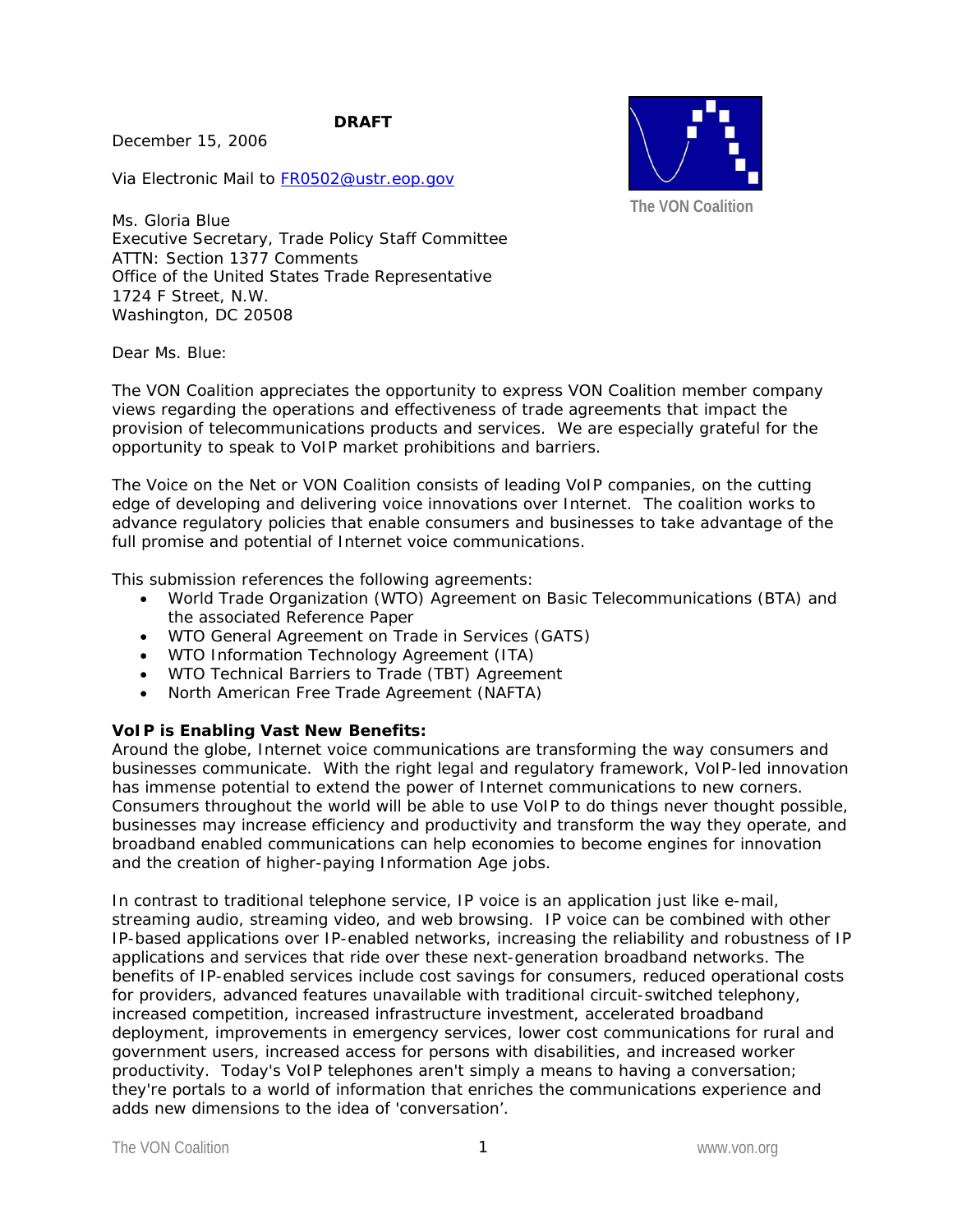With limited governmental action, VoIP can and will continue to create new opportunities for businesses and consumers across the globe. Opening markets to VoIP services around the globe is critical for spurring new competition and opportunity – allowing consumers and businesses to communicate more affordably, more productively, and in entirely new ways not possible with legacy communication systems.

And the best is yet ahead. The next wave of VoIP driven benefits can facilitate transformative improvements in the way we communicate. Soon a voice component can be added to any type of device, application or service that uses a microprocessor or touches the Internet. Already making a call can be just a click away. By disconnecting voice from the underlying infrastructure, voice innovation can now take place at Internet speed, allowing breakthrough advances in the way we communicate, incorporate video, and data.

## **Consistent Policies Can Unleash VoIP's Inherent Advantages**

While country regulatory frameworks affecting VoIP vary around the globe, the VON Coalition has outlined a few basic principles which nonetheless remain constant:

- VoIP is not a new kind of telephone service, but a whole new frontier in communications. VoIP is much more than a substitute for traditional circuit-switched telephone service. VoIP permits the integration of voice, data, and other IP applications enabling a host of breakthrough applications and services not possible with traditional circuit-switched networks.
- VoIP is the test case for the broader regulation of variety of new, emerging, and yet unknown IP-enabled technologies and services (e.g., IPTV). VoIP is the first in a subset of an expansive new class of global applications that run over the Internet. What happens with Internet voice will impact a wide variety of future innovations and services.
- Rather than automatically applying yesterday's rules, VoIP requires a new forwardlooking framework. It should not be governed by rigorous, outdated, or complex regulations controlling traditional circuit-switched telephone service.
- Reflexive application of legacy telecom regulations to VoIP will stifle the growth of cutting edge IP-enabled technologies and services that converge voice and data in entirely new ways, are not possible in legacy phone networks, and can lift economies and lead to vast economic and productivity improvements.
- Unilateral action by broadband providers to stall, stifle, or stop VoIP applications can hamper the Internet's inherent advantages to provide users and business with new opportunity. Consumers should be allowed to use any device, application, or service on the Internet that they choose. Indeed, the openness of the Internet has been its defining hallmark, and such openness is critical to unlocking the vast future potential of Internet communications. At the same time, consumers should not be prevented from lawfully using the bandwidth for which they contract and pay.

# **Market Barriers Are Stifling Benefits.**

As broadband penetration continues to escalate around the globe, a few countries and companies have taken steps to erect barriers that limit consumers and businesses form taking advantage of the full promise and potential of Internet based services like VoIP. These actions, detailed here, help stifle Internet based voice competition, prevent U.S. troops and business travelers from calling home, and limit investment in new markets. As VoIP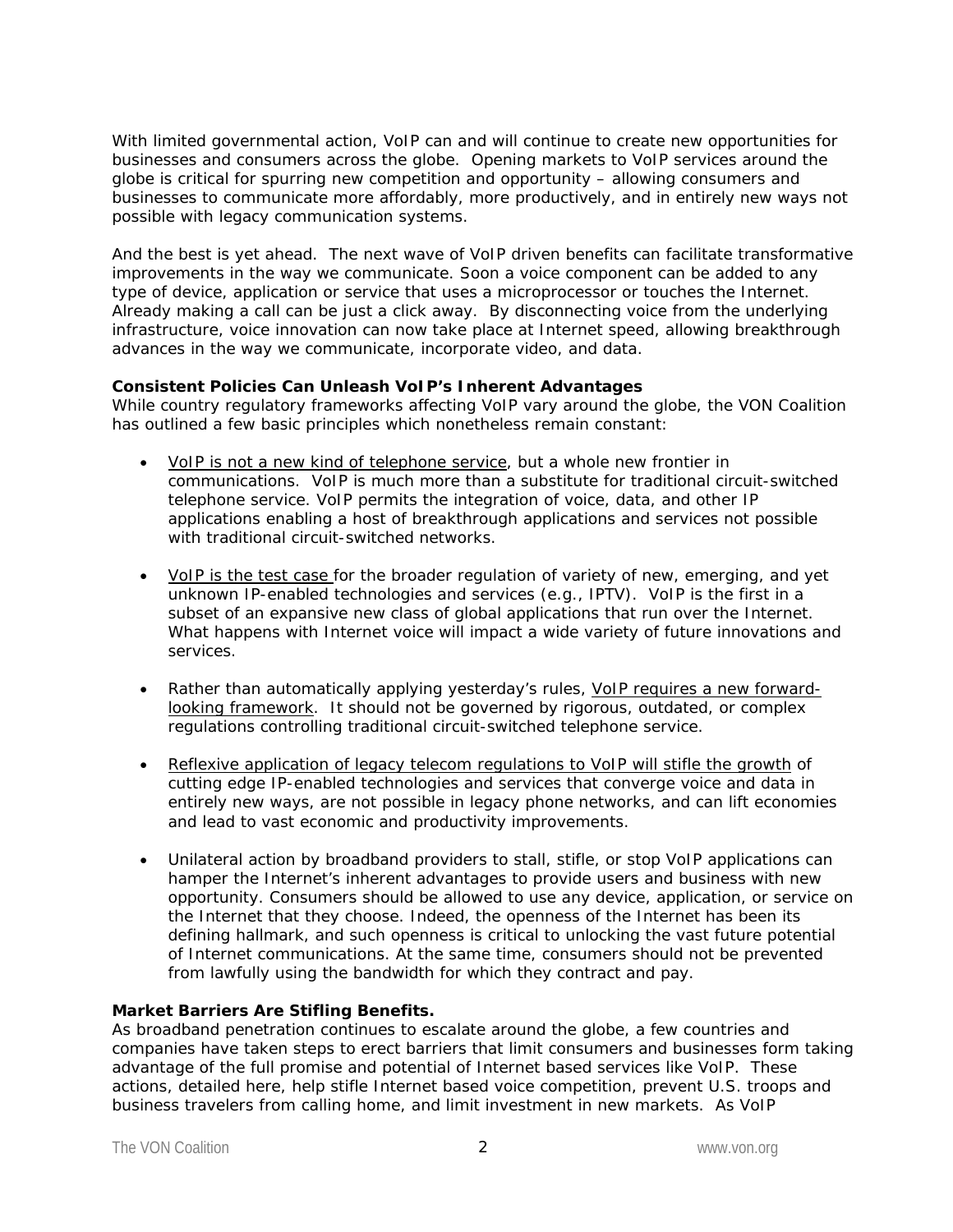technology gets integrated into more types of software and web applications, the barriers to VoIP that are created in one area will inhibit a much wider range of applications, services, and devices in others.

Several countries that have kept entry barriers high for traditional voice services have also applied these same high barriers to Internet technologies, thus restricting VoIP entry. In other cases, ambiguities about VoIP service classification have allowed incumbent phone companies to unilaterally block or restricted the ability of any entity, foreign or domestic, to supply VoIP services over their broadband network. In some cases access to and the cost of telephone number fees can be a significant barrier to market entry, as is the ability to interconnect to the legacy PSTN network. And Incumbent phone companies have been using their might within the telecom infrastructure to hold back the growth of the VOIP market.

In some cases, incumbent telephone carriers who also control the broadband network have unilaterally blocked users from communicating with VoIP over their broadband network. In several of these cases, the regulator has been complicit in efforts to curtail Internet voice communication. It doesn't just impact a call to a loved one or business colleague, it also threatens to disconnect U.S. troops serving oversees from their families, and thwart the kind of communications essential for lifting economies into the information age. It is precisely for these reasons that Congress just passed the Call Home Act of 2006 (S. 2653) – to ensure that armed forces personnel serving overseas are able to affordably call home including through the "deployment of new technology such as voice over internet protocol" and by seeking "agreements with foreign governments to reduce international surcharges on such telephone calls."

# **Country Specific VoIP Barriers:**

### **China**.

The increasing number of broadband subscribers in China<sup>1</sup> is cultivating a strong foundation for VoIP services to build upon. In fact a huge VoIP market boom is anticipated to emerge in 2007, with the overall service volume rising to as high as 324 billion minutes and the growth rate increasing to 241%.<sup>2</sup> According to one estimate, Chinese VoIP revenues will reach over \$10 billion by 2010, with over 600 million fixed line subscribers.<sup>3</sup> Yet the imposition of strict criteria on licensing and belated market entry at home is delaying VoIP's benefits and harming competition. At the same time, as other countries around the globe open up their own domestic markets to VoIP services, greater China benefits enormously as the largest exporter of VoIP products in the world.

China's regulators promise VoIP service will be available in the future, but strict licensing criteria and delayed market entry have reduced the likelihood of being able to provide robust VOIP services in markets for several years. Even though the government is currently controlling the market by blocking the entry of foreign competitors through regulations, there is an unavoidable technological trend toward the commercialization of VoIP in China. The question is whether China will allow entry sooner and gain from its advantages or further delay entry and lose out on enormous economic benefits.

<sup>-</sup><sup>1</sup> 43,000,000 broadband subscribers as of Dec/2004 per CNNIC. http://www.internetworldstats.com/asia/cn.htm

<sup>&</sup>lt;sup>2</sup> China VoIP Market Development, 2005, http://www.mindbranch.com/products/R686-26.html

<sup>3</sup> Telintel, http://www.tmcnet.com/news/2006/03/14/1456711.htm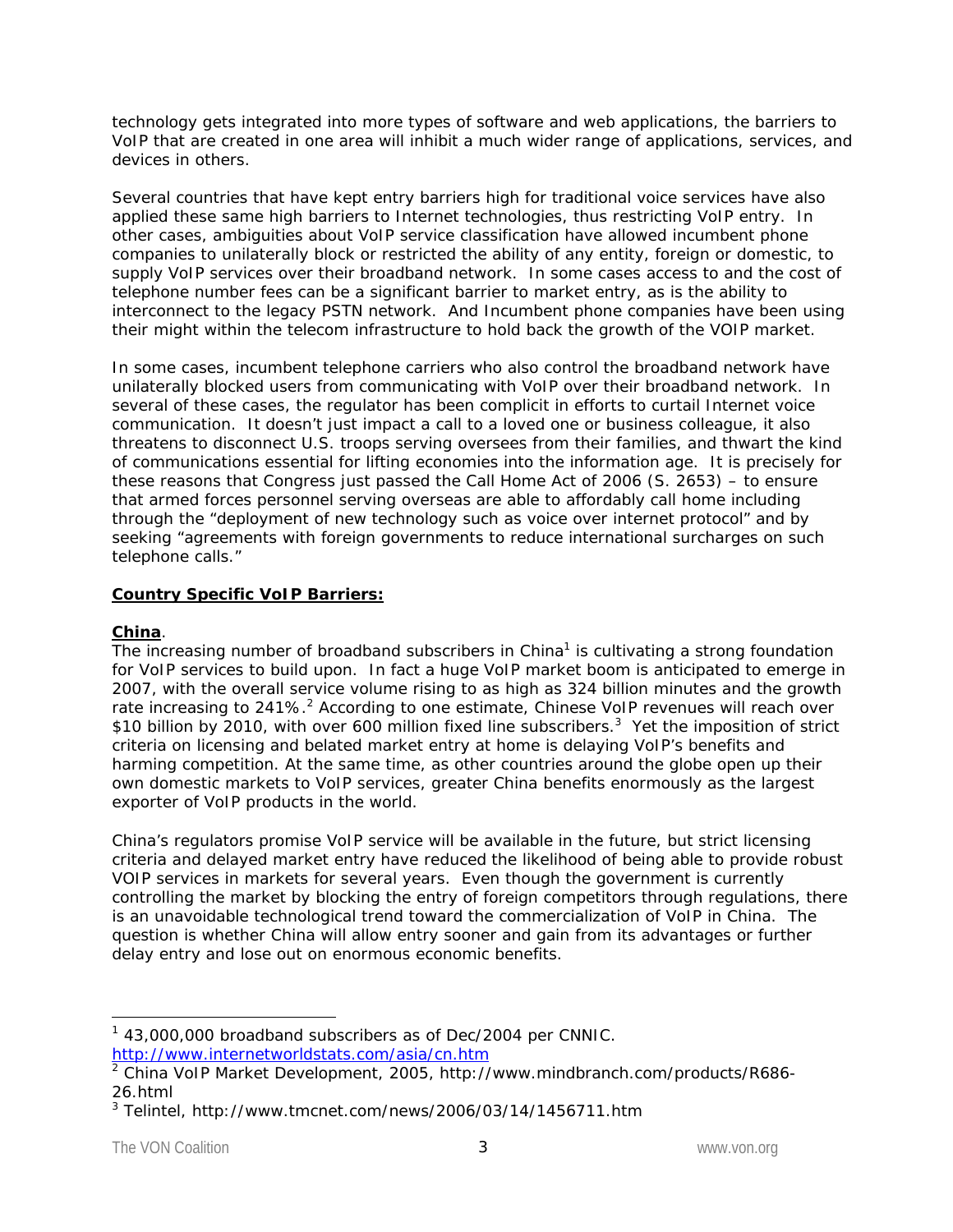China employs a licensing system which requires approval by the Ministry of Information Industry (MII) or its local offices in each province to operate within both the basic telecom service market and the value-added service market. Because SIP based VOIP technologies were not mature at the time, PC-to-Phone (web phone) service, which uses both the IP network and the PSTN, was not classified or covered in the Catalogue of Telecom Services issued by the MII in February 2003.

MII has controlled the VoIP market's growth by granting VoIP licenses only to China Netcom and China Telecom, the two major fixed carriers. The U.S. Department of Commerce's Foreign Commercial Service<sup>4</sup> believes that there will be difficulties for VOIP service providers to enter the web phone service market in China before: 1) the existing web phone service trials are proven successful (two incumbents were authorized to run trial services in September 2005), 2) web phone service is allowed countrywide, and 3) other basic telecom carriers in China also launch their own web phone service.

For now, U.S. firms can only partner with local ISPs that have good business relationship with the incumbent telecom carriers to provide services to corporate users and act as resellers of the long-distance calling services of the telecom carriers. However, even when partnered with a local provider, barriers have been erected. For example in September 2005, China Telecom, China's largest wireline phone company blocked TOM-Skype's PC to phone calls in Shenzhen.<sup>5</sup> As more web sites and software applications become capable of proving PC to phone calls, such blocking will inhibit China's own ability to harness the power of the Internet for economic growth.

By contrast as other countries open up their own domestic markets to VoIP competition, greater China already benefits handsomely from its own VoIP exports. Greater China manufacturers are expected to produce 29 million VoIP products in 2006, with a global market share in 2006 above 60 percent.<sup>6</sup> Greater China's exports include VoIP gateways, phones, terminal adaptors and routers, USB phones, USB gateways and high-end IP PBXs. China only stands to benefit from a VoIP market at home and around the globe that can continue to grow and thrive unabated.

The VON Coalition therefore urges Chinese regulators to accelerate their efforts to license VoIP services -- including to non-Chinese companies and to eliminate the requirement that a Chinese national own more the 50% of the licenseholder -- quickly complete the trials now underway, prevent incumbents from blocking VoIP services, allow webphone services to be offered countrywide, and harness the full power and potential that new Internet based voice communication offers. A longer-term goal is to eliminate the licensing requirement altogether and instead allow VoIP providers, whether Chinese or foreign-based, to operate provided they met minimal conditions for service (as in the U.S. and EU telecom frameworks).

# **India**.

-

India only legalized VoIP in 2002. Previously, VoIP use in any form was banned in the country. But its potential is now just beginning to be seen. India has emerged as one of the fastest growing phone markets in the world, with monthly sales of more than 3 million

<sup>4</sup> http://www.buyusainfo.net/docs/x\_5717215.pdf

<sup>5</sup> http://www.ft.com/cms/s/53360eec-b7bf-11da-b4c2-0000779e2340.html

<sup>&</sup>lt;sup>6</sup> http://www.1888pressrelease.com/greater-china-voip-product-exports-projected-to-top-22milli-pr-3q55xii80.html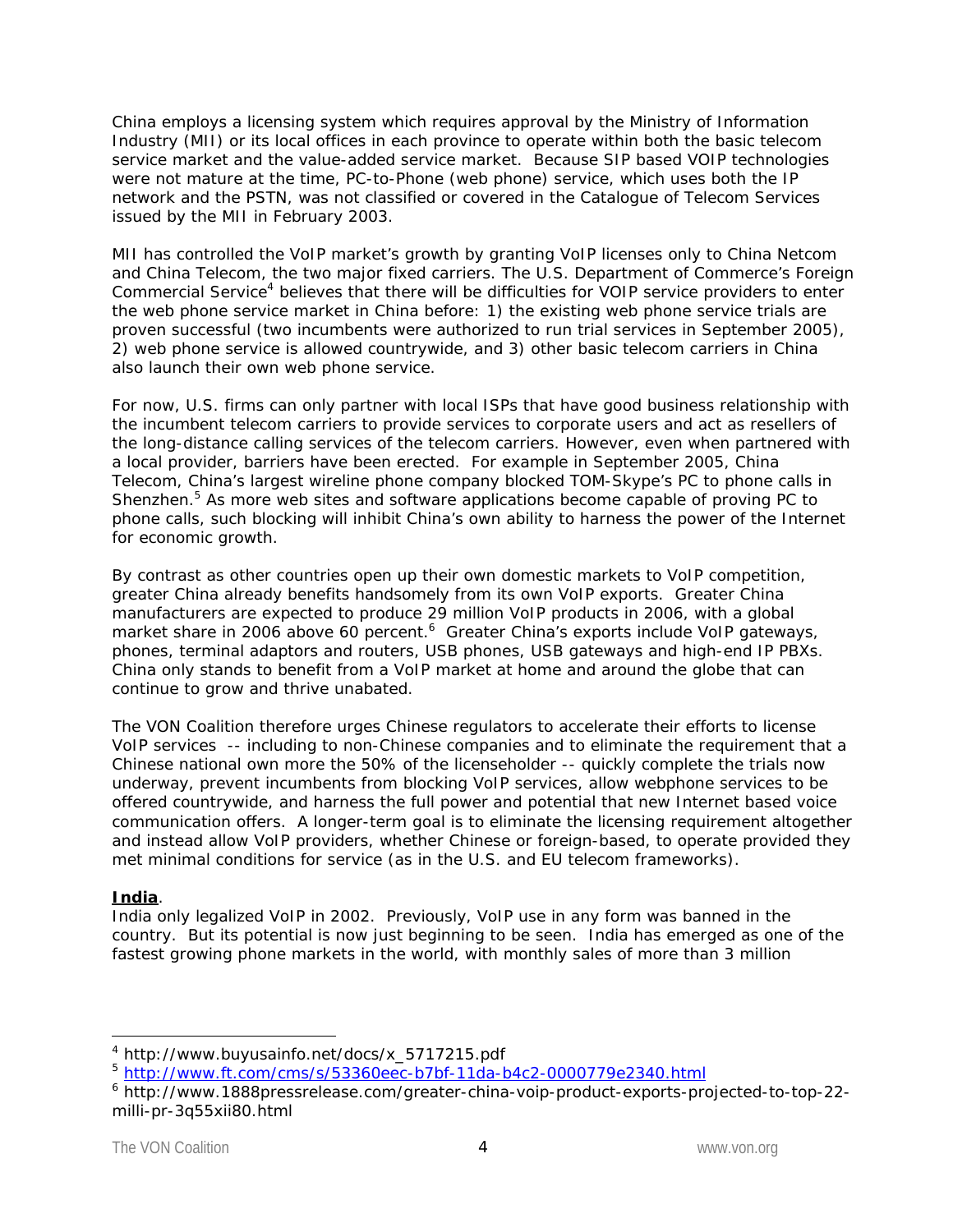connections<sup>7</sup>, but VoIP is largely left out of this equation. India has enormously high barriers to VoIP market entry.

India requires a provider of VOIP interconnected to the PSTN (phone to phone) to get a national/International long distance license which costs about a half million dollars. $^8$  In addition, it must pay 6% of annual gross revenues as a licensing fee. Although the Department of Telecommunications (DoT) has acted to significantly reduce licensing fees in recent years, fees are still extraordinarily high by international standards and create a significant market entry barrier.

To protect local exchange carriers (ILECs) and interexchange carriers (IXCs) from losing revenue the Telecom Regulatory Authority of India (TRAI) has established stringent rules prohibiting VoIP providers from directly interconnecting to the PSTN to terminate calls, and specifically prohibits any VoIP provider from terminating calls to the Indian PSTN whether to a landline or mobile operator. VoIP can be used for making phone calls from a PC to a phone abroad, PC-to-PC within and outside India, and between two PCs globally. However, VoIP cannot be used to access traditional telephony devices, thereby curbing the growth of VoIP in India and limiting the potential of the technology to expand communications opportunities. This means that competitive VoIP providers cannot offer services that enable users – business or residential -- to connect to the Indian PSTN. Such a barrier makes it significantly more difficult for new providers to enter the Indian market and offer services that compete with incumbent telcos, and it makes it harder for India to become the back office for other businesses located around the globe.

Similar restrictions also apply to private enterprises that wish to use VoIP to provide internal communications to their employees. For example, a ban still prohibits enterprises from using VoIP to directly call the Indian PSTN. Enterprises must partner with Indian telcos in order to permissively terminate VoIP calls to the Indian PSTN.

Given the limits imposed on VoIP, the ability to deliver lower prices and new services to Indians has been stifled and stalled. For example PC to Phone VoIP service usage has stalled. From June to August of 2005, only 39.1 million minutes of PC-to-phone traffic was generated in India – down from 41.52 million for the previous three months.  $9$  The inability to maximize the use of a broadband connection for local phone calls can also impede other Indian goals by for example reducing demand for broadband – which is growing but far from meeting the goal of 3 million broadband lines by December of 2005.<sup>10</sup> In addition, although forward looking policies have enabled a competitive wireless market, there are signs that VoIP regulatory hurdles are now hurting India's prospects for taking advantage of fixed-mobile-convergence.<sup>11</sup> The Indian government has set a goal of creating 20 million broadband connections by 2010 and doubling teledensity (number of phones per capita) to 15 percent. To achieve these valiant goals requires a cost-effective and scalable technology like VoIP.

 $<sup>7</sup>$  Just 11% of India's billion people own phones.</sup>

http://www.tmcnet.com/news/2005/dec/1218897.htm

<sup>&</sup>lt;sup>8</sup> On November 10, 2005, the Department of Telecommunications (DoT) reduced license fees to \$547,046, effective January 1, 2006, to encourage new long-distance and international long-distance operators (NLD/ILD). It also reduced the annual license fee for both services from 15% of annual gross revenue (AGR) to 6%.

<sup>9</sup> http://www.ilocus.com/ui\_dataFiles/news28sept05.htm

 $10$  750,000 broadband users as of November 2005, with a goal of 3 million by December 2005. http://www.tmcnet.com/news/2005/dec/1218897.htm

<sup>11</sup> http://www.ilocus.com/ui\_dataFiles/news13October06.htm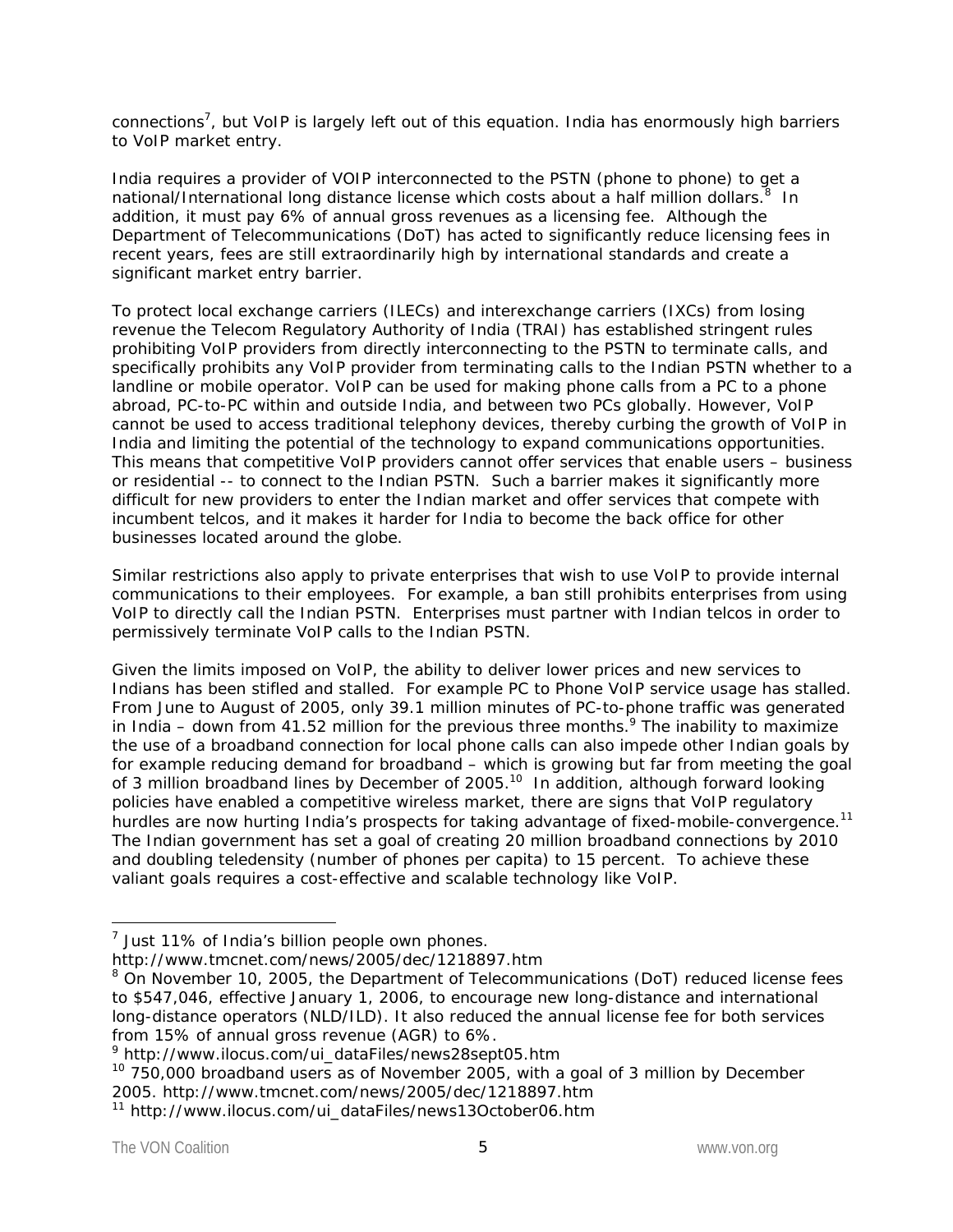In addition, TRAI has also adopted burdensome and in some cases nonsensical quality of service ( $QoS$ ) requirements for long distance VoIP services which are not applied elsewhere.<sup>12</sup> VoIP often allows users to make calls independent of the underlying network and without control over the underlying network quality of service.

The VON Coalition also applauds TRAI for significant changes to the Access Deficit Charge (ADC) regime as it phases out the universal service plan by 2009. The VON Coalition supports additional consideration of a proposed revenue plan that would<sup>13</sup>:

- Help address the gray market in international calling by removing the discrepancy between domestic and international termination rates; and
- Make the system more efficient, equitable and non-discriminatory, by fairly applying costs to all industry players.

Unified Licensing – TRAI has also proposed a Unified Licensing regime, allowing service providers to offer any service, on any technology platform, in any manner it chooses, and typically across any region(s) in the country. Such a licensing regime would eliminate many regulatory hurdles for VoIP that result from service specific licensing and high entry fees. The VON Coalition supports TRAI's efforts to unify licensing regimes.

Therefore, as discussed above, TRAI should be encouraged to eliminate the prohibition on VoIP providers and enterprises from connecting to the PSTN. In addition, pure Internet communications between two PC's should not be subject to a local authorization/licensing regime. In addition, TRAI's initial and recurring licensing fees should be reduced to nominal levels, and TRAI should instead implement a Unified Licensing regime. Lastly, the VON Coalition also urges Indian regulators to prevent the blocking of Internet calling and to adopt four basic Internet freedoms to ensure that consumers are allowed to use any device, application, or service on the Internet that they choose<sup>14</sup>.

# **United Arab Emirates (UAE)**

UAE with one of the highest levels of Internet penetration, is thwarting its other efforts to open up its markets by closing off all VoIP communication options. In 2001, the UAE successfully prosecuted people who attempted to bypass Etisalat's exclusive telecommunications access. Two people who set up a voice-over Internet protocol (VoIP) router were sentenced to three months in jail plus a substantial fine.<sup>15</sup>

UAE now is blocking access to all VoIP services.<sup>16</sup> This outrageous and unpopular effort to block valuable new Internet based services can thwart UAE's efforts to become a gateway for trade and communication. While consumers and businesses have lost an important communication option, the only beneficiary has been Etisalat's profits which jumped following the VoIP ban to \$403

 $\frac{1}{12}$ 

http://www.trai.gov.in/trai/upload/Regulations/14/Regulation%20on%20QOS\_IIIrd%20Amen dment.pdf

DoT rejects TRAI directive on VOIP quality standards

http://www.thehindubusinessline.com/2003/01/23/stories/2003012301630500.htm 13 http://test.tiaonline.org/policy/global/india/documents/US-

INICTWGIndustryTelecomSectorPoints200604.pdf

 $14$  The FCC has adopted four principles for preserving and promoting the open and interconnected nature of the public Internet, at:

http://hraunfoss.fcc.gov/edocs\_public/attachmatch/DOC-260435A1.pdf

<sup>15</sup> Eman Abdullah & Joanna Langley, *Firm To Appeal in Internet Phone Call Case*, Gulf News, June 25, 2001.

<sup>&</sup>lt;sup>16</sup> http://www.skypejournal.com/blog/archives/2005/04/uae\_blocks\_skyp.php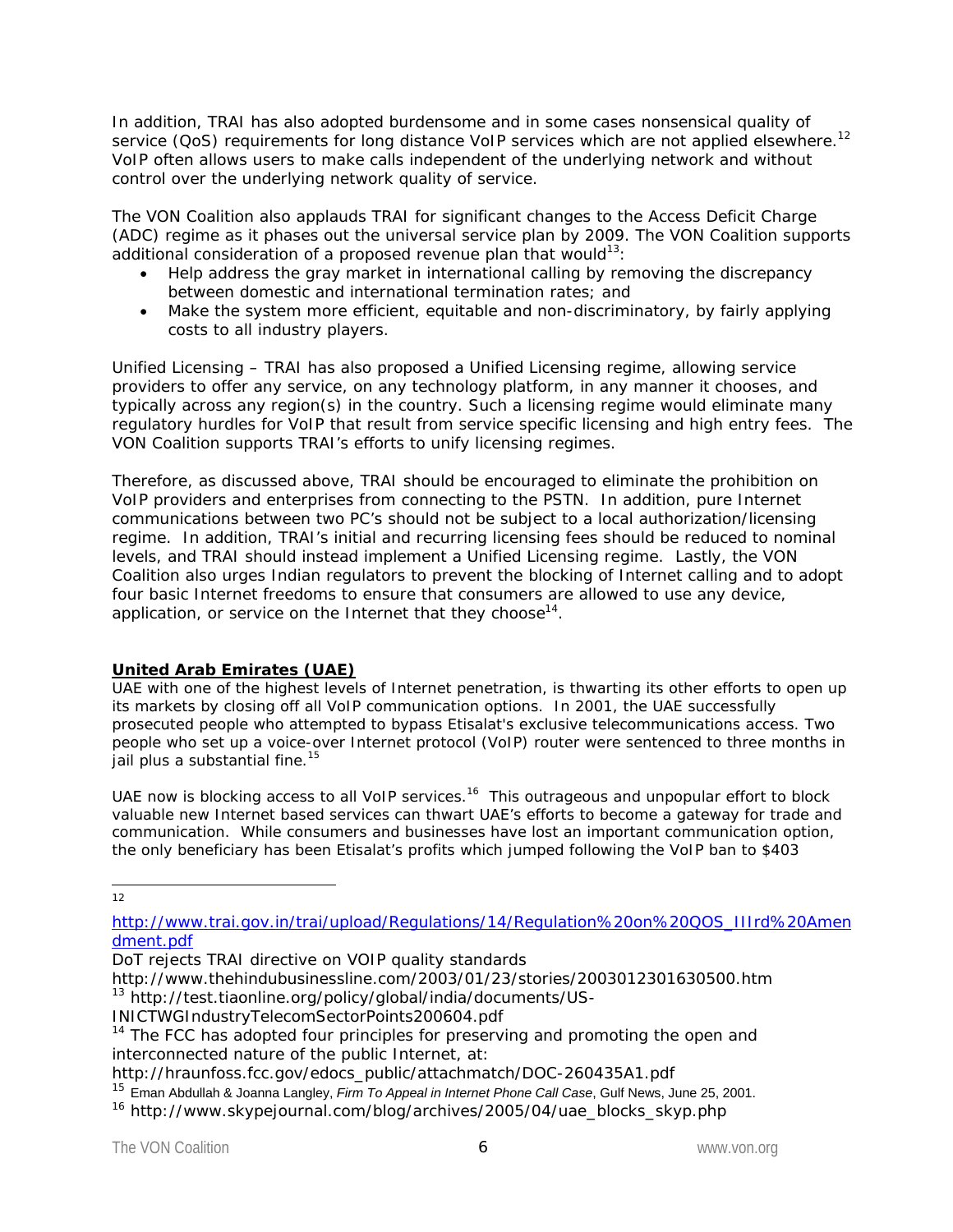million, 30 percent more than the same period last year and leaped further in the forth quarter by 41 percent.<sup>17</sup>

According to press reports, the director general of the UAE Telecommunications Regulatory Authority (TRA), Mohamed Al Ghanim has stated categorically that the UAE market will not be opened up to VoIP services, and that voice services will remain the exclusive domain of the country's two licensed integrated operators: Etisalat and du.<sup>18</sup> And while work may be underway on a framework to legalize VoIP, no timetable has been given.<sup>19</sup>

One of the rationale's given by regulators in the UAE for making VoIP illegal and blocking its use is that incumbents in the U.S. are going out of business because of VoIP saying, "[t]he US, which leads the way in this technology, is reviewing its regulation [regarding VoIP] because providers are going out of business."<sup>20</sup> This couldn't be farther from the truth. Incumbents have embraced VoIP with their own offerings and policymakers in the U.S. have promoted the benefits of VoIP. For example President Bush has said, *"I support innovative communications technologies like Voice Over Internet Protocol (VoIP), and believe they will lead to more communications choices for consumers."21* 

The VON Coalition urges the UAE to act immediately to prevent the blocking of Internet calling and adopt basic Internet freedoms to ensure that consumers are allowed to use any device, application, or service on the Internet<sup>22</sup>. Further, the UAE should move swiftly to adopt an open and competitive VoIP policy framework.

The VON Coalition has learned that Omantel (both the phone company and the only ISP in Oman) has been blocking all VOIP services. Oman has attempted to block VoIP services in three ways: by blocking DNS servers, deep packet inspection, and banning VoIP software. More brute force efforts to block ports typically used by SIP clients have also been employed. Specifically, H323 ports 1720 and 1719 have been blocked and SIP port 5060 is blocked. By blocking these ports, VOIP incoming and outgoing traffic has been blocked to and from the country. The VON Coalition believes consumers should be allowed to use any device,

 $\frac{1}{17}$ 

 $18$  "TRA: VoIP will not be liberalised in UAE",

http://www.itp.net/news/details.php?id=22831&category= 19

http://www.khaleejtimes.com/DisplayArticleNew.asp?xfile=data/business/2006/November/bu siness\_November603.xml&section=business 20

http://www.khaleejtimes.com/DisplayArticleNew.asp?xfile=data/business/2006/November/bu siness\_November603.xml&section=business

21 President George Bush, October 2004, said to CompTIA "*I support innovative communications technologies like Voice Over Internet Protocol (VoIP), and believe they will lead to more communications choices for consumers. … We must work toward creating regulatory certainty, which provides companies with the incentive to invest in new technologies and services. Internet telephony by its nature relies on technology that does not distinguish geographic borders. This requires us to take a hard look at the appropriate role of Federal and state regulators with respect to a technology that may be more similar to email* 

*than to regular telephony, at least in the way the signal is transmitted."*<br><sup>22</sup> The FCC has adopted four principles for preserving and promoting the open and interconnected nature of the public Internet, at:

http://hraunfoss.fcc.gov/edocs\_public/attachmatch/DOC-260435A1.pdf

http://www.miami.com/mld/mercurynews/business/15827063.htm?source=rss&channel=mer curynews\_business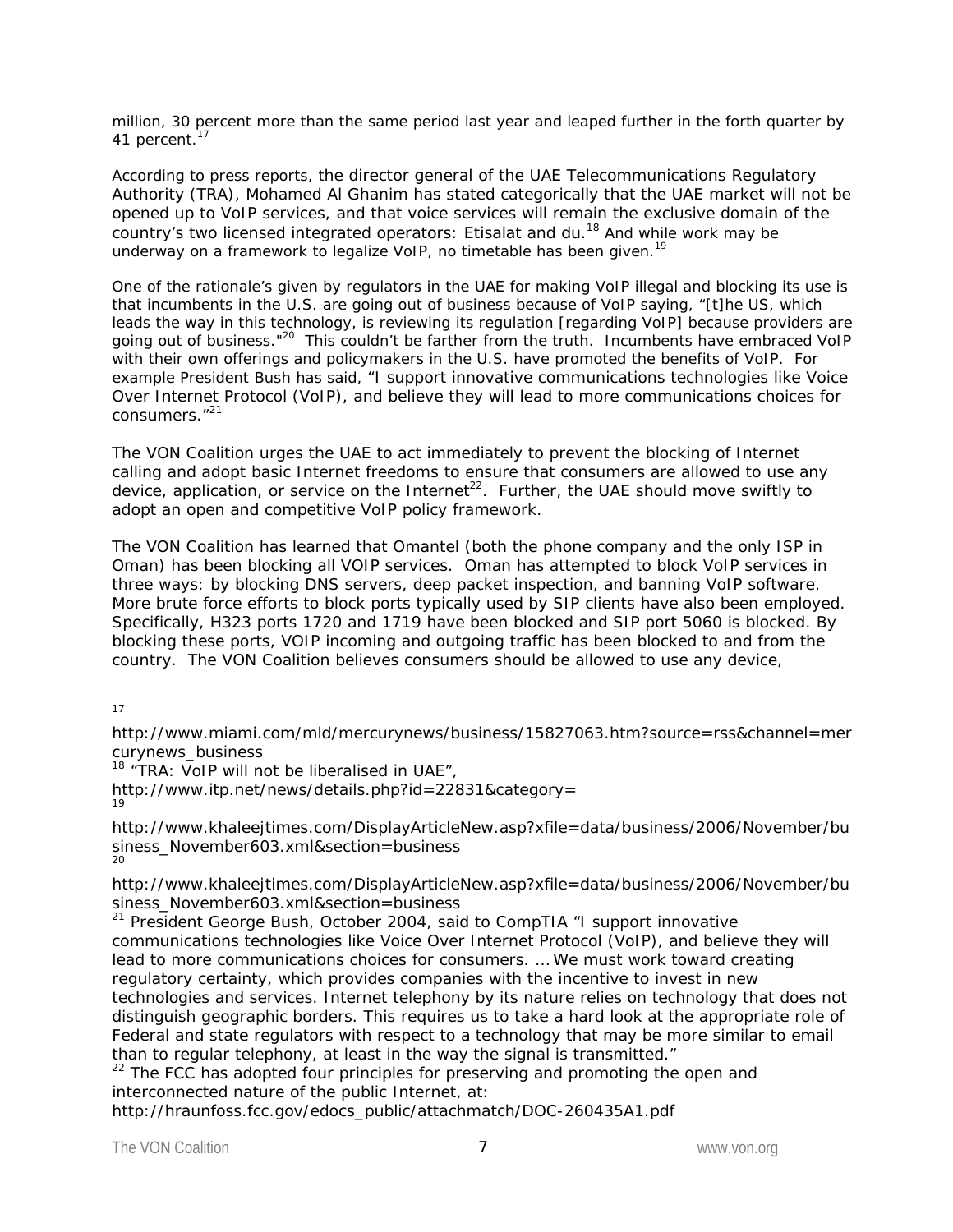application, or service on the Internet that they choose using the bandwidth for which they pay. The Coalition urges regulators in Oman to immediately open up its market to the vast benefits that VoIP can deliver.

## **Jordan**

On September 13, 2006 Jordan's Telecommunications Regulatory Commission (TRC) sent letters to Internet Service Providers in Jordan, ordering them to block Skype's website.<sup>23</sup> Then, the Telecommunications Regulatory Commission decided to allow Skype services to resume a month after they were blocked.<sup>24</sup> The decision allowed Jordan's estimated 629,500 Internet users to once again take advantage of a technology that allows voice and video conferencing as well as text messaging between computers for free.

VoIP blocking is contrary to the TRC's VoIP Policy statement which finds "*No Internet service provider, including Jordan Telecom, is authorized to block or otherwise interfere with the activities of any Internet user in Jordan in accessing or communicating with users or other entities outside of Jordan using VoIP without express prior authorization from the TRC."* <sup>25</sup>

The VON Coalition commends Jordan's Telecommunications Regulatory Commission for reversing course, deciding not to promote the blocking of Internet communications, and its continued focus on opening up its market to VoIP competition. However, Jordan Telecom's exclusive right to provide VoIP is contrary to achieving a vibrant and open Internet voice market.

### **Mexico**.

-

Mexico has long suffered the consequences of a telecommunications sector that lacks competition and communication choice. Existing VoIP market barriers are quickly turning into a barrier to the development of affordable, globally-linked communication technologies that are necessary to support economic development in the information age.

For VoIP, Mexico has created market barriers by only allowing VoIP services to be offered as a basic telecommunications service which can only be provided by holders of a local or longdistance concession/license – treating tomorrow's Internet technologies the same as yesterday's long distance services.<sup>26</sup> In addition, Mexico requires an inordinate amount of information during the license process, including detailed business cases and technical information that acts as a barrier to innovative new entrants.<sup>27</sup> A performance bond is also required which can often run upwards of \$1 million.<sup>28</sup>

http://www.star.com.jo/viewNews/DetailNews.aspx?nid=3462

 $24$  Jordan Times published a story on October 13, 2006,

<sup>&</sup>lt;sup>23</sup> According to Jordan's Weekly Star,

http://zeidnasser.blogspot.com/2006\_10\_01\_zeidnasser\_archive.html 25

http://www.trc.gov.jo/Static\_English/MNP\_EN\_files/New%20Stuff/Final%20VoIP%20Stateme nt%20Final.doc

<sup>&</sup>lt;sup>26</sup> An international long distance concession is required for all cross border traffic no matter what transport technology is used.

http://conferences.utcle.org/law/cle/conferences/archive/TC06/16\_Sifuentes\_TC06\_ses16\_pp t.pdf

 $27$  Applicants must demonstrate, among other things, financial ability technical capacity. (Artículo 13 del Reglamento del Servicio de Telefonia Pública.)

<sup>&</sup>lt;sup>28</sup> Concessionaires are required to post a type of performance bond. The bond differs among applicants depending on their qualifications, but normally is over one million USD. (Artículo 10 de "Reglas para Prestar el Servicio de Larga Distancia Internacional que Deberán Aplicar Los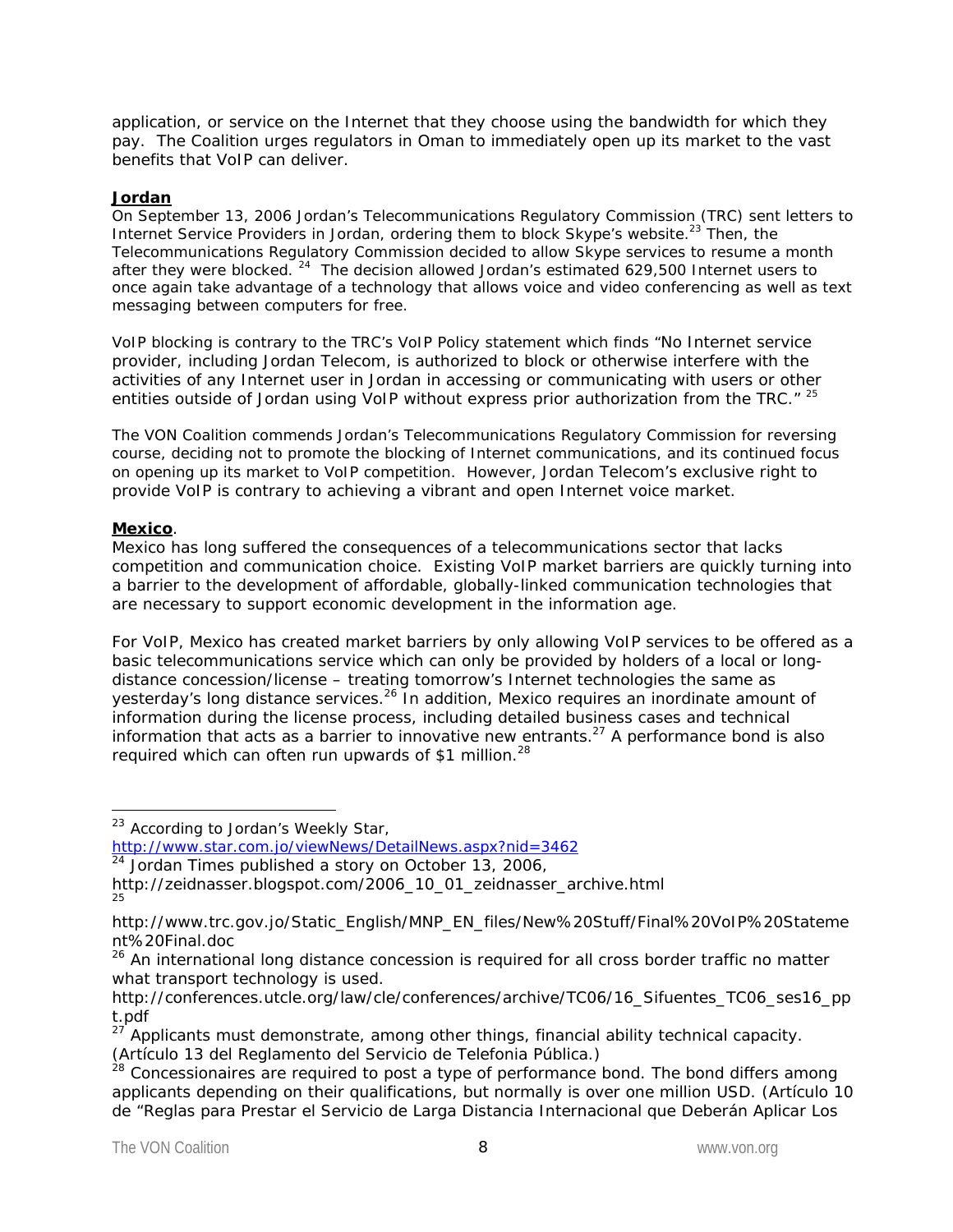Mexico also has foreign ownership restrictions essentially requiring the finding of an incountry partner joint venture partner and subsequent formation of a joint venture.<sup>29</sup> Taken together, these requirements can delay entry by as much as 12 to 18 months – often bypassing a whole generation of VoIP technology upon which the application and business case may have been based. As a result, Mexico suffers from a lagging VoIP market, lackluster telecommunications competition, and consumers and businesses are saddled with communications bills that thwart their productive capacity.30 As USTR has noted previously, "restrictions on the ability of any entity, foreign or domestic, to supply VOIP appears inappropriate and would only serve to limit competition in voice services."<sup>31</sup>

We are however encouraged that Mexico's Ministry of Communications and Transportation (SCT) has taken new steps this year to allow domestic cable companies to offer local fixed telephony concessions.<sup>32</sup> As USTR has previously noted, Cable TV operators were slowed in their efforts to compete with Telemex in voice service having been given the legal capacity to offer VoIP telephony services through their networks only if they partnered with a licensed telecom carrier.<sup>33</sup> This requirement limited the spread of VoIP services.

The VON Coalition urges regulators in Mexico to fully open its market to VoIP services, reduce entry barriers, and enjoy the benefits that VoIP can deliver.

### **Colombia.**

-

Colombia is not only one of the largest communications markets in Latin America, it is also a large destination for VoIP traffic. The exchange of traffic between the U.S. and Colombia ranks as the 12th largest international route in the world and one of the fastest growing, with more than 1.7 billion minutes exchanged in 2004, more than twice the volume in 2003, according to Telegeography 2006.

With a large and growing Internet population<sup>34</sup>, Colombian consumers and businesses have a lot to gain from VoIP services. However with excessively high market barriers, entering the Colombian market is difficult to nearly impossible. Only licensed operators can offer VoIP if they hold a valid fixed-line long-distance license. However, the licenses are prohibitively expensive (by one estimate as much as \$1 million per license) and only the incumbent operators have obtained them. The Ministry of Communications considers that VoIP is not a value-added service if it cannot be differentiated from the conventional long-distance service

Concesionarios de Redes Públicas de Telecomunicaciones Autorizados para Prestar este Servicio" (las "RLDI").)

<sup>29</sup> Carriers must be must be at least 51 percent Mexican owned to be eligible for a concession. (Ley Federal de Telecomunicaciones, Artículo 12, julio 7 de 1995.)

<sup>30</sup> http://fp.advertising.msn.com/WWDocs/User/es-mx/Research/Mexico%20-

%20Convergence,%20Broadband%20and%20Internet%20market.pdf  $31$  2005 NTE

http://www.ustr.gov/assets/Document\_Library/Reports\_Publications/2005/2005\_NTE\_Report/ asset\_upload\_file467\_7483.pdf 32

http://www.itu.int/ituweblogs/treg/Regulatory+Review+Commission+Backs+Tripleplay+Bill+ In+Mexico.aspx

<sup>33</sup> 2006 NTE

http://www.ustr.gov/assets/Document\_Library/Reports\_Publications/2006/2006\_NTE\_Report/ asset\_upload\_file260\_9191.pdf

<sup>34</sup> Colombia has 4,739,000 Internet users as of December 2005, 11.5% of the population, according to CRT http://www.crt.gov.co/.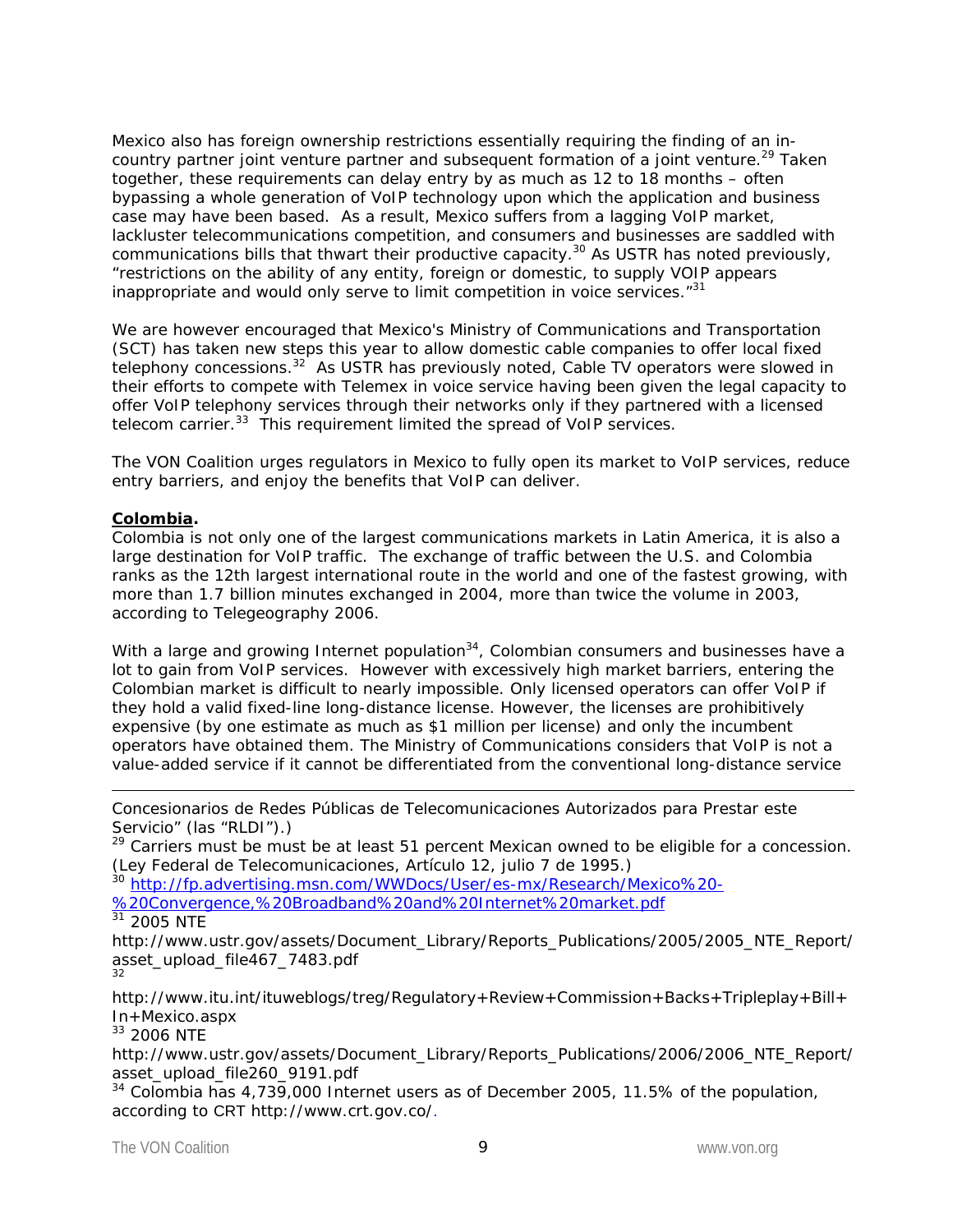from a technical standpoint; and if the characteristics added to the service cannot be perceived by the end user.

## **Costa Rica.**

The Costa Rica market is completely closed to competition whether from VoIP or other forms of telephony competition. Further, the state-owned telecommunications monopoly, Instituto Costarricense de Electricidad (ICE), has proposed legislation to criminalize the use of VoIP.<sup>35</sup>

# **Saudi Arabia**

Saudi Arabia is working to be an IP technology leader<sup>36</sup> which is helping the country move toward its goal of being a "connected kingdom." However, the VON Coalition is deeply troubled that Saudi Telecoms uses IP tracking technology to block VoIP calls.<sup>37</sup> Such blocking can inhibit the flow of ideas, economic progress, and prevent visiting U.S. businessmen and soldiers from calling home.

Yet we are encouraged that CITC is making progress on developing a positive framework for VoIP that can enable consumer savings, new competition, and move Saudi Arabia forward into the digital age<sup>38</sup>. Previously, it has been said that Saudi Arabian regulations are protecting a phone company's revenues, prohibiting customers from saving money by making phone calls using any service other than the national carrier, Saudi Telecom.<sup>39</sup> However, demand for computer hardware and software in the Kingdom is being heavily influenced by the growing use of voice over Internet Protocol (VoIP) for long distance calls. Currently, it is now legal to use VoIP in and among Saudi government agencies<sup>40</sup>. However, public VoIP is prohibited until an appropriate data license is granted, which is expected to happen sometime  $\frac{1}{1}$  n 2006.<sup>41</sup> .

The VON Coalition commends Saudi leaders for moves to become a high-tech leader, and encourages swift action to open up its market to VoIP. Specifically, regulators must act to prevent Saudi Telecoms from blocking its user's ability to use the application, service or device of their choice using the broadband networks for which they pay.

### **Panama**

Panama was the first country to announce a public all out ban on VoIP services back in  $2002<sup>42</sup>$ . On October 25, 2002, a regulatory decision by the Public Services Regulator in Panama required ISPs to begin blocking 24 UDP ports, including the gateways most commonly used for VoIP.<sup>43</sup> The block was enforced amid complaints from Cable and Wireless (C&W) Panama that they were losing revenue to people using VoIP to make telephone calls. In January 2004, Panamanian regulators took a different approach by requiring broadband customers in Panama pay a 12 percent tax on calls made using  $VolP<sup>44</sup>$ . Previously, the

1

<sup>35</sup> Costa Rica May Criminalize VoIP, http://www.techweb.com/wire/networking/60403862 <sup>36</sup> Cisco Saudi Arabia is the fastest growing region in the world

http://www.tmcnet.com/usubmit/2006/11/12/2069223.htm

<sup>37</sup> http://www.narus.com/press/2005/0418.html

<sup>38</sup> http://www.ituarabic.org/ArabReg-Network-

UAE/Presentaions/Workshop%20Presentations/Saudi%20Arabia.pdf

<sup>39</sup> http://www.spectrum.ieee.org/oct05/1846

<sup>40</sup> http://www.gitextimes.com/features/details.php?id=4192&category=

<sup>41</sup>

http://www.globalcomm2006.com/speakers/presentations/Amir\_Al\_Gibreen\_presentation.pdf <sup>42</sup> http://www.hotvoipnews.com/blog\_89.shtml

<sup>43</sup> http://news.com.com/2100-1033-965073.html

<sup>44</sup> http://news.zdnet.com/2100-3513\_22-5144030.html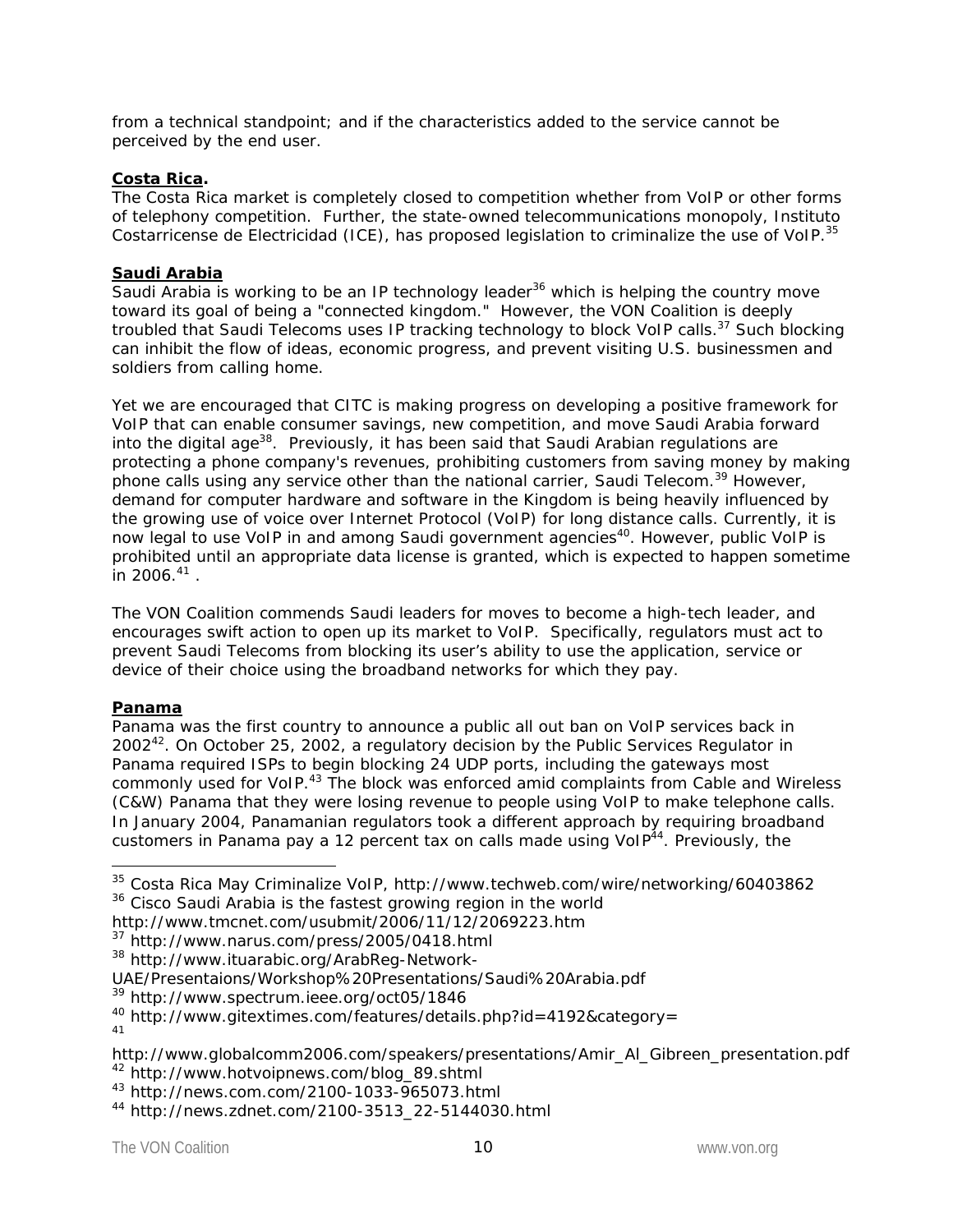government had fined Internet cafes between \$10,000 and \$50,000 for letting customers make Internet phone calls.<sup>45</sup>

However by May 2006, VoIP services were once again being blocked in Panama. On May 20<sup>th</sup> 2006 C&W, without prior notification or authorization, began blocking specific IP addresses for VoIP services to all of its high speed internet customers. C&W, who initially denied the block, has said it has the right to block access to VoIP services because it was their network, and contractually, its customers have no right, and in fact a specific limitation against transmitting voice communication over the Internet. It stems from a February 2005 lawsuit<sup>46</sup> where Cable & Wireless sued a VoIP provider in order to prevent it from offering their VOIP services to C&W's ADSL customers, arguing they needed permission from C&W to do so. C&W, as the incumbent, controls the vast majority of the high speed internet users in Panama with their ADSL product. The VoIP provider did not control which broadband network its customers choose. A decision to block any one VoIP service, can often mean blocking all VoIP services – whether PC to PC, or PC to PSTN; regardless of regulatory status; and regardless if it is a call to a loved one or for an emergency.

The VON Coalition urges Panama's regulators to open up its VoIP market, and prevent broadband providers from unilaterally blocking its user's ability to use the application, service or device of their choice using the broadband networks for which they pay.

### **South Africa.**

South Africa is making progress. In 2004, Telkom - South Africa's incumbent telephone provider -- threatened consumers using VoIP with legal action because it believed the use of such software is against the law<sup>47</sup>. One report, "An overview of VoIP regulation in Africa: policy *responses and proposals*" commissioned by the Commonwealth Telecommunications Organisation (CTO) found that African regulators in general have been reluctant to legalize VoIP, based on a largely misguided attempt to protect the revenue base of the incumbent fixed-line, and in some cases, mobile telcos.<sup>48</sup> According to one source, At least 50% of South African companies have been excluded from the voice over Internet Protocol (VOIP) revolution because of the market structure.<sup>49</sup>

However in February 2005, South Africa legalized VoIP and allowed holders of value-added network services and or enhanced-service licenses to carry voice on their networks. After VoIP was deregulated, a number of small firms began offering service, primarily to businesses<sup>50</sup>. The rise of VoIP services means competition is seeping into the South African telecoms market. However in November 2005, VoIP providers lodged a complaint with the regulator ICASA in order to access Telkom's network to terminate calls.<sup>51</sup> The complaint was filed after a September 2005 denial of an interconnection request on grounds that VoIP was "illegal."

However, in just the last few months, mobile carriers in South Africa want VoIP carriers to pay about \$4 per MB for termination services. In an ITWeb article MTN General Data Manager Brian Seligman is quoted as saying that "*We [MTN] have filed for a tariff of R25 per megabyte with ICASA for VoIP and have the right to either block VoIP or charge the R25 per* 

-

<sup>45</sup> http://news.com.com/Smugglers+send+Net+phone+accounts+to+Panama/2100-7352\_3- 5293668.html

<sup>46</sup> http://dealante.com/nodo.php?nodoid=13045

<sup>47</sup> http://www.theregister.com/2004/03/25/sa\_telco\_says\_voip/

<sup>48</sup> http://www.infoworld.com/article/05/10/14/HNafricavoip\_1.html

<sup>49</sup> http://africa.rights.apc.org/index.shtml?apc=21877s21817e\_1&x=34323

<sup>50</sup> http://www.economist.com/PrinterFriendly.cfm?story\_id=7855093

<sup>51</sup> http://www.mybroadband.co.za/nephp/?m=show&id=1304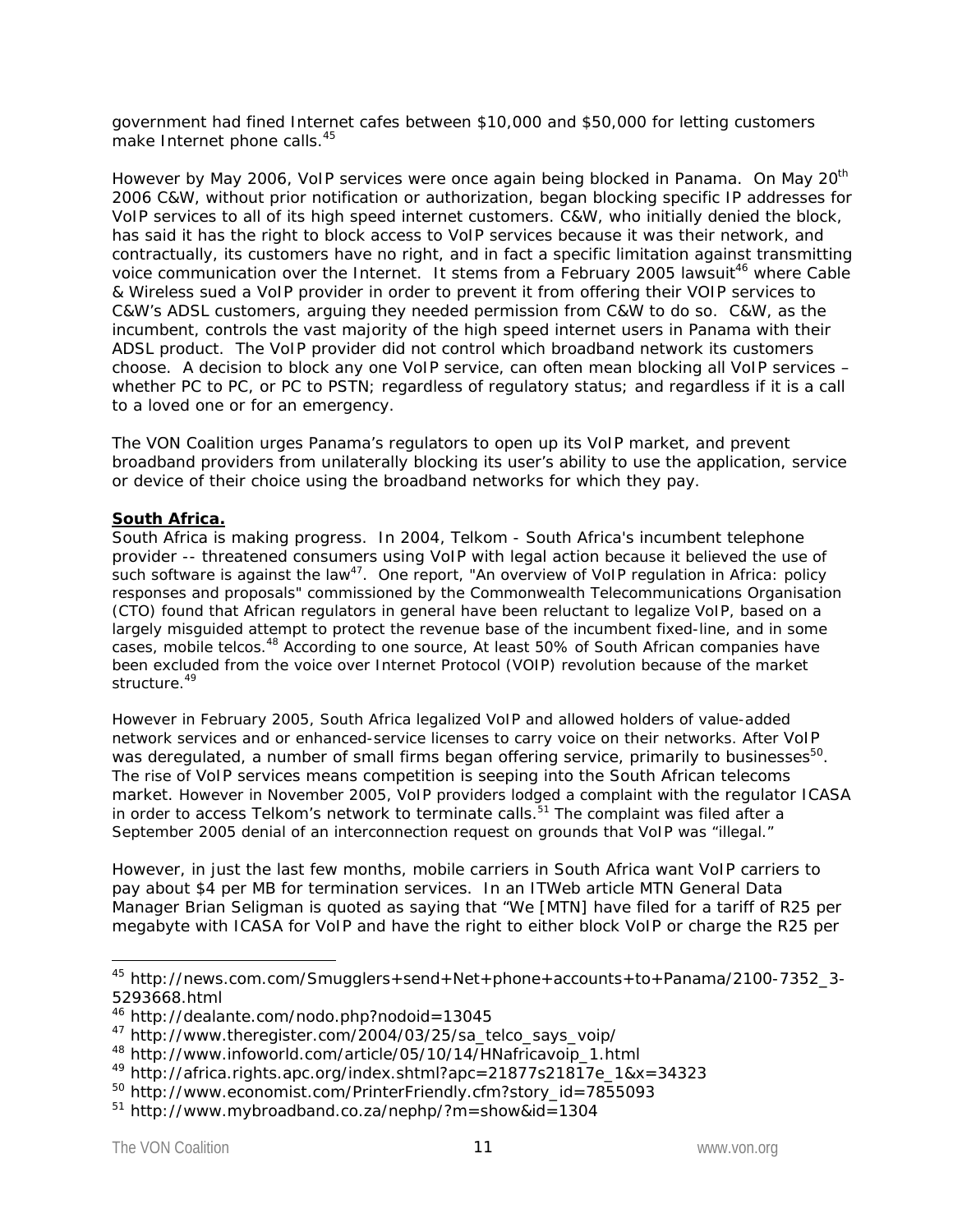*megabyte tariff.*"52 MTN has said it has the technical ability to either block VoIP traffic or charge certain rates for VoIP traffic.

The VON Coalition is concerned that South Africa may be in violation of its Reference Paper commitment to ensure cost-oriented interconnection to the public telecommunications transport networks and services.

## **Korea**

In June of 2006, the South Korean Ministry of Information and Communications threatened to shut down VoIP services that connected U.S. soldiers and their families.<sup>53</sup> The South Korean Ministry of Information and Communications and Dacom, the Internet service provider that serves about 12,000 U.S. forces stationed in Korea, agreed to a U.S. Forces Korea request to temporarily suspend a deadline to begin blocking VoIP services Dacom and the two other major ISPs, Korea Telecom and Hanaro, want to ban U.S.-based voice over Internet protocol, or VoIP, companies that are not in compliance with the country's Telecommunications Business Act. In some cases, it appears that U.S. personnel have taken VoIP services with them that are only sold in the U.S. and are therefore not licensed or sold in Korea. Last year, the Korean government decided to regulate VoIP as a "basic telecommunications service," rather than as an unregulated "information service" as it is in the United States – requiring a license from the Korean government in order to operate<sup>54</sup>.

The VON Coalition does not believe that these or other nomadic VoIP services should be blocked. As Free Trade negotiations advance, the VON Coalition supports the inclusion of basic Internet freedoms to ensure that consumers are allowed to use any device, application, or service on the Internet that they choose using the bandwidth for which they pay.

## **Belize.**

In March of 2006 the VON Coalition was contacted and learned that VoIP services were being blocked in and out of Belize. In 2000 Belize Telecommunication Ltd. (BTL), the monopoly broadband provider, began marketing a DSL services. Unbeknownst to most users, the fine print in its service agreement expressly forbade use of voice and video over BTL networks. In March of 2006, BTL asked the PUC to act to allow BTL to deny VoIP, and Instant Messaging services through their network. BTL's argument is that Vonage, AOL, MSN, and others do not hold communication class licenses for Belize and therefore those services are illegal. BTL's demands prompted significant user outrage and the PUC to announce a Public Forum held on April 26<sup>th</sup>, 2006

By late June, PUC Executive Chairman Gilly Canton indicated licensed internet service providers (ISP) can offer VoIP service. Following the VoIP Public Forum held on April 26, 2006, the PUC on June 23, 2006 issued a VoIP regulatory policy and framework guidelines. On June 29<sup>th</sup>, a group of local internet service providers told local Channel 7 News they are prepared to take the PUC's word to the bank by launching their own VoIP service. The ten ISPs have formed a cooperative and plan to offer a residential broadband service using a Belize telephone number and able to make local and international calls at affordable rates.

Although progress has been made, the new VoIP framework explicitly allows a broadband provider to provide notice and selectively degrade or block third party VoIP traffic on their networks to an end-user<sup>55</sup>.

-

<sup>52</sup> http://www.mybroadband.co.za/nephp/?m=show&id=4567

<sup>53 .</sup>http://www.estripes.com/article.asp?section=104&article=37448&archive=true

<sup>54</sup> http://www.voip-news.com/blog/20060630/follow-up-to-korean-voip-blocking/

<sup>55</sup> http://www.puc.bz/publications/voip%20guidelines%20press%20release.doc